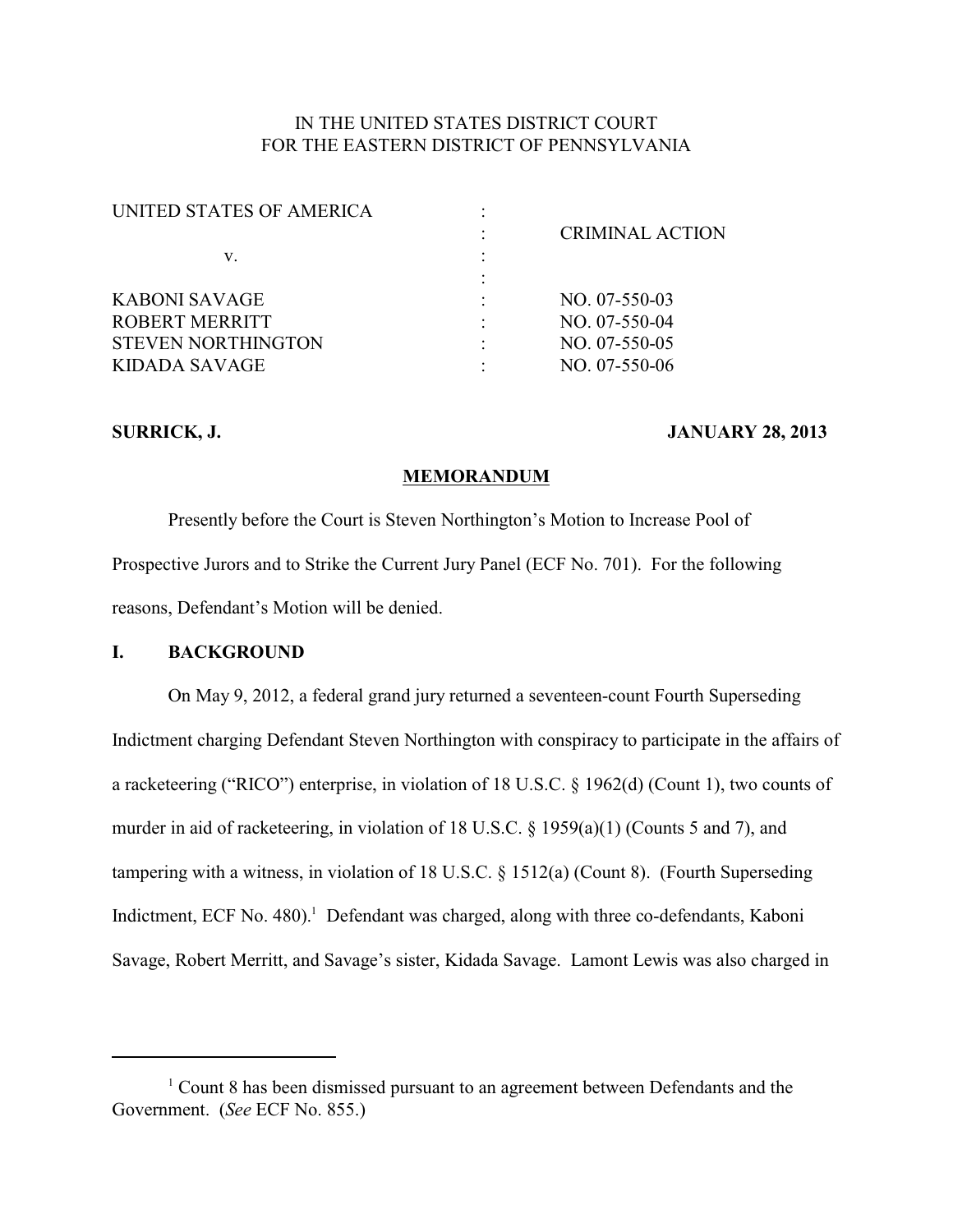the First Superseding Indictment.<sup>2</sup> On March 14, 2011, the Government filed a Notice of Intent to Seek the Death Penalty against Defendant. (ECF No. 198.) The Government also seeks the death penalty against Kaboni Savage and Merritt (ECF Nos. 196, 197.)

On February 20, 2012, Defendant filed a Motion for Discovery of Information Concerning the Confection of the Grand and Petit Jury Venire. (Def.'s Discovery Mot., ECF No. 372.) On October 2, 2012, the Court issued a Memorandum and Order, granting in part and denying in part, Defendant's Motion for Discovery. (ECF Nos. 639, 640.) The Court granted discovery of The Plan of the Random Selection of Grand and Petit Jurors of 1968 for the Eastern District of Pennsylvania (revised December 4, 2009) (the "Jury Plan") and statistical breakdowns by race and ethnicity of Master and Qualified Jury Wheels from 2007, 2009, and 2011. (Order, ECF No. 640.) On November 6, 2012, Defendant filed the instant Motion to Increase Pool of Prospective Jurors and to Strike the Current Jury Panel. (Def.'s Jury Mot., ECF No. 701.)<sup>3</sup> On November 15, 2012, the Government filed a Response to Defendant's Jury Motion. (Gov't's Jury Resp., ECF No. 716.)

### **II. DISCUSSION**

Defendant requests that the grand and petit jury panels utilized by this court be struck and replaced by panels obtained from the expanded list of jurors currently in the possession of the

 $2$  The charges against Lewis were disposed of by guilty plea on April 21, 2011.

<sup>&</sup>lt;sup>3</sup> On May 29, 2012, we entered an Order permitting all Defendants to join the pretrial motions of their codefendants to the extent that the Defendants have standing. (ECF No. 495.) All Defendants have standing to assert the arguments in the instant Motion.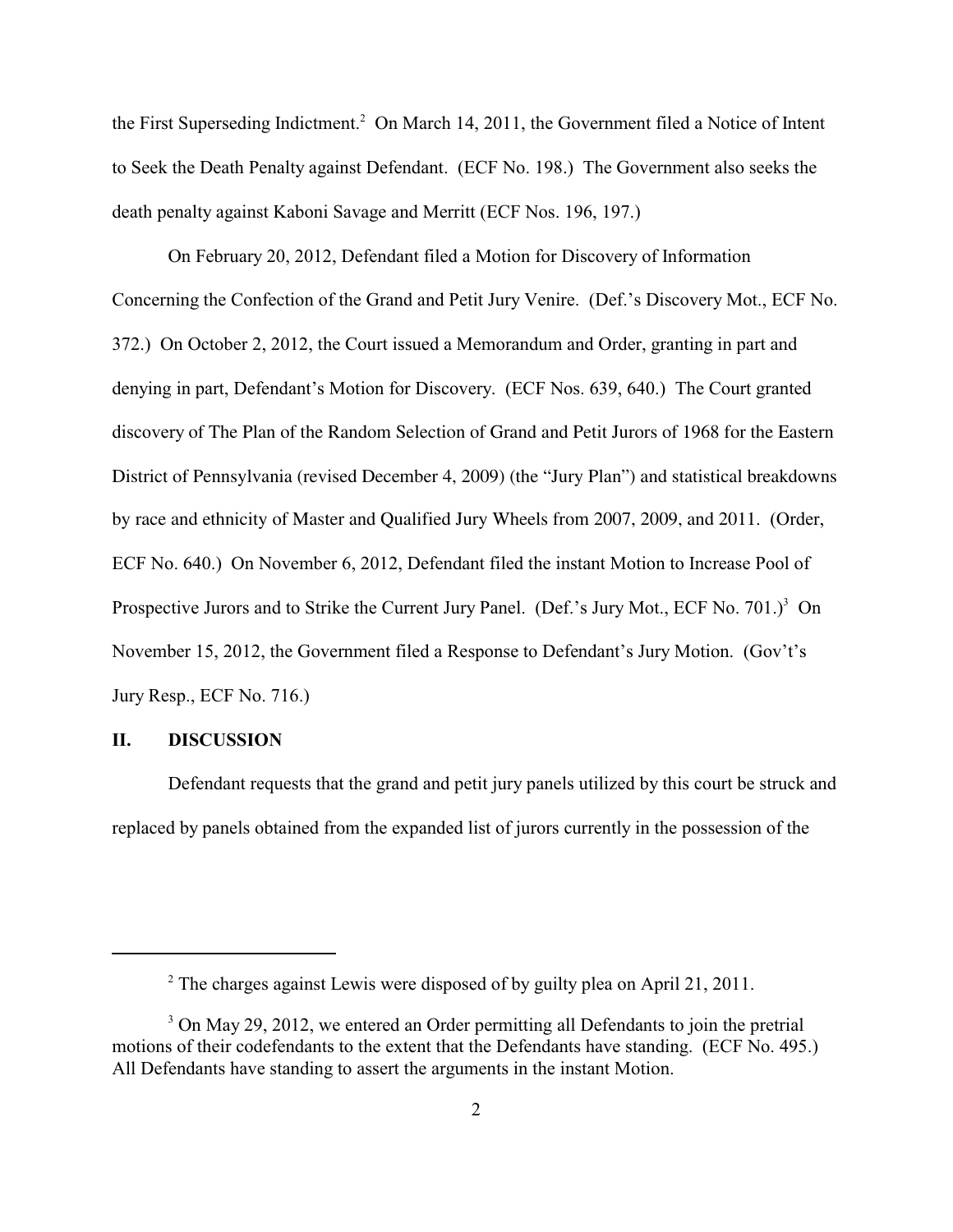Administrative Office of Pennsylvania Courts ("AOPC"). (Def.'s Mot.  $\P$  31.)<sup>4</sup> Defendant argues that jurors drawn solely from voter registration lists, which is how it is done in the Eastern District of Pennsylvania, underrepresents both African-Americans and persons residing in Philadelphia, depriving him a jury comprised of his peers. (Def.'s Mot. ¶¶ 24, 30.) Defendant relies on the Sixth Amendment's fair cross section provision, which requires that a jury be drawn from a representative sample of the community. (*Id.* at ¶ 8.) He contends, quoting a report by the Pennsylvania Interbranch for Gender, Racial, and Ethnic Fairness, that reliance on Pennsylvania voter registration lists alone are not "reflective of the community-at-large, particularly the minority community." (*Id.* at  $\P$  7.) In support of this argument, Defendant submits data from the United States Census Bureau. (Def.'s Mot. Ex. 1 (on file with Court).) The data cited by Defendant reveals that African-Americans represent 43.8% of the population of Philadelphia and 16.82% of the Eastern District of Pennsylvania. (Def.'s Mot. ¶¶ 18, 22.) In the pool of prospective jurors for Defendant's trial, 9.67% have identified themselves as

 $\rm{^{4}}$  In 2007, the Pennsylvania Legislature passed Act 37 of 2007, instructing that the AOPC may expand the master list of prospective jurors in the Commonwealth beyond those found on voter registration lists. The relevant Act provisions are codified as 42 Pa. Cons. Stat. Ann. § 4521(a) (West 2012)). The list was expanded by including prospective jurors acquired from records maintained by the Department of Public Welfare, Pennsylvania Department of Transportation, and Department of Revenue. *See* Administrative Office of the Pennsylvania Courts, Press Release: Statewide Jury List in Use for First Time AOPC Gives Expanded Jury Data to Pennsylvania Counties (Oct. 1, 2008),

http://www.pacourts.us/assets/files/newsrelease-1/file-905.pdf. The AOPC now maintains a master statewide jury list, from which it makes available to each county the names and addresses of prospective jurors living within that county. *Id.*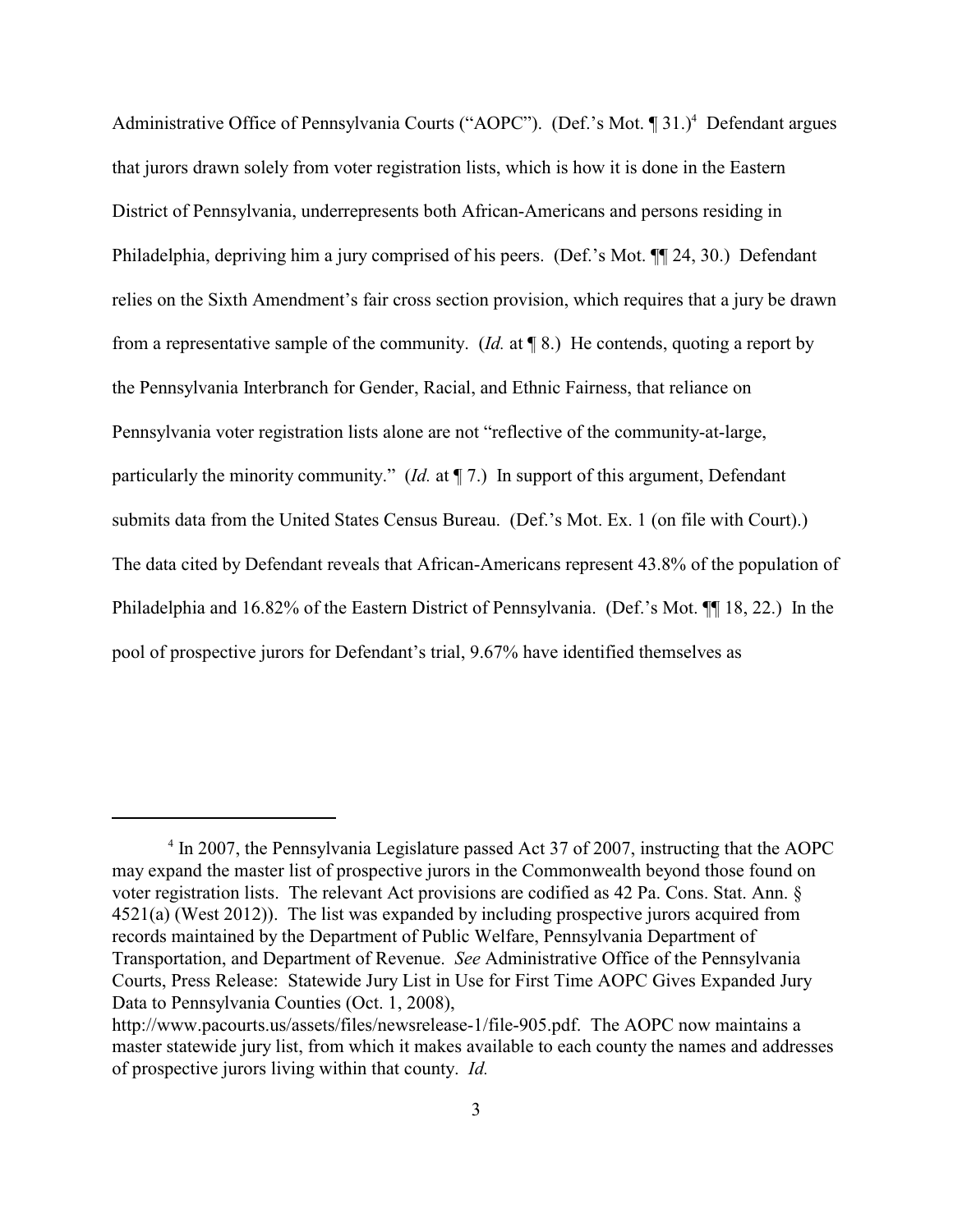Black/African-American. (*Id.* at  $\P$  19.)<sup>5</sup> All of the Defendants in this case are African-American and predominantly born and raised in Philadelphia. (Def.'s Mot. ¶¶ 9, 10.)

The Government responds by asserting that Defendant's claim is devoid of substantive merit, because this particular jury pool was drawn at random from a list developed under an approved jury selection plan. (Gov't's Resp. 3.) The Government contends that the composition of an individual defendant's jury pool is inconsequential, provided that it was drawn fairly from a cross section of the community. (*Id.* at 4.) The Government further contends that Defendant has not met his "fair cross section" burden, because he has not demonstrated a long-term systemic discrepancy between African-Americans in the relevant general population and those represented in Eastern District jury pool wheels. (*Id.* at 5-6.)

The Sixth Amendment fair cross section provision arises from the traditional notion that as an instrument of public justice, a "jury [must] be a body truly representative of the community." *Taylor v. Louisiana*, 419 U.S. 522, 527 (1975).<sup>6</sup> Objectives of such a requirement are to avoid arbitrary skewing against the "common-sense judgment of the community" and, to avoid the "appearance of unfairness that would result from excluding large groups of individuals,

 $\frac{5}{3}$  We define the pool of prospective jurors for purposes of this Motion as the 548 individuals who appeared before this Court to complete a fifty-nine page questionnaire on September 26 and 27, 2012. Defendant bases his fair cross section claim on these statistics. The pool of prospective jurors for Defendant's trial has increased since the filing of his Motion. The pool now consists of 1134 jurors. This increase is the result of the Court needing two additional panels to fill out questionnaires. In any event, as will be discussed further in this Memorandum, Defendant's statistics are of limited utility in demonstrating a systematic exclusion under the Sixth Amendment.

 $\delta$  The Sixth Amendment states that "[i]n all criminal prosecutions, the accused shall enjoy the right to a speedy and public trial, by an impartial jury of the State and district wherein the crime shall have been committed, which district shall have been previously ascertained by law . . . ." U.S. Const. amend. VI.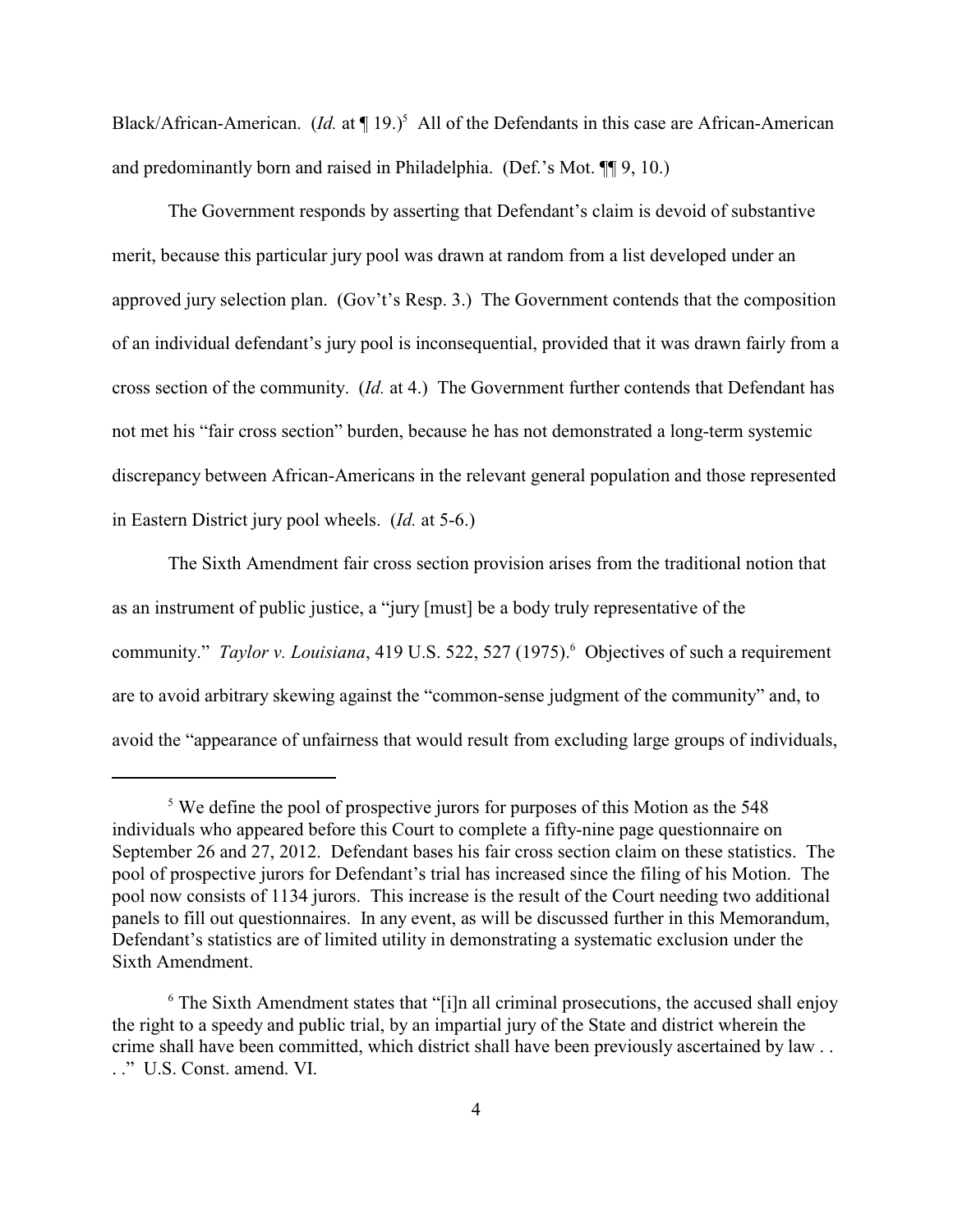not on the basis of their ability to serve as jurors, but on the basis of some immutable characteristic such as race, gender, or ethnic background." *United States v. Weaver*, 267 F.3d 231, 236 (3d Cir. 2001) (quoting *Lockhart v. McCree*, 476 U.S. 162, 175 (1986)) (internal quotation marks omitted). Individual juries are not required, however, to consist of any specific demographic makeup. *Taylor*, 499 U.S. at 538. Absent systematic exclusion of distinctive groups from "jury wheels, pools of names, panels, or venires from which juries are drawn," a jury is presumed to be representative of the relevant community. *Id.*

 The Jury Selection Service Act of 1968 ("JSSA") codifies the Sixth Amendment cross section right. *Weaver*, 267 F.3d at 236. The JSSA provides that "all litigants in Federal courts entitled to trial by jury shall have the right to grand and petit juries selected at random from a fair cross section of the community in the district or division wherein the court convenes." 28 U.S.C. § 1861. Congress determined that "voter registration lists or [] lists of actual voters" should be the principle source from which potential juror names are to be randomly selected. 28 U.S.C. § 1863(b)(2). Names should be drawn from additional sources "where necessary to foster the policy and protect the rights secured by sections 1861 and 1862 . . . ."*Id.*JSSA claims are analyzed using a Sixth Amendment fair cross section standard. *Weaver*, 267 F.3d at 236 (citing *United States v. Test*, 550 F.2d 577, 584-85 (10th Cir. 1976) (en banc)).In the Eastern District of Pennsylvania, grand and petit juries are randomly selected for criminal and civil trials pursuant to the Jury Plan. (Jury Plan (on file with Court).)<sup>7</sup>

 $\frac{7}{7}$  The Jury Plan was last revised on December 4, 2009. (Jury Plan.) In accordance with the Jury Plan, a master jury wheel is created. (Jury Plan § 3.) The master jury wheel consists of a random selection of individuals from lists of registered voters from each of the nine counties in the Eastern District. (*Id*.) Names are randomly selected from the master jury wheel, and those prospective jurors are mailed juror questionnaires. (*Id.* at §§ 4, 5.) Based upon a review of the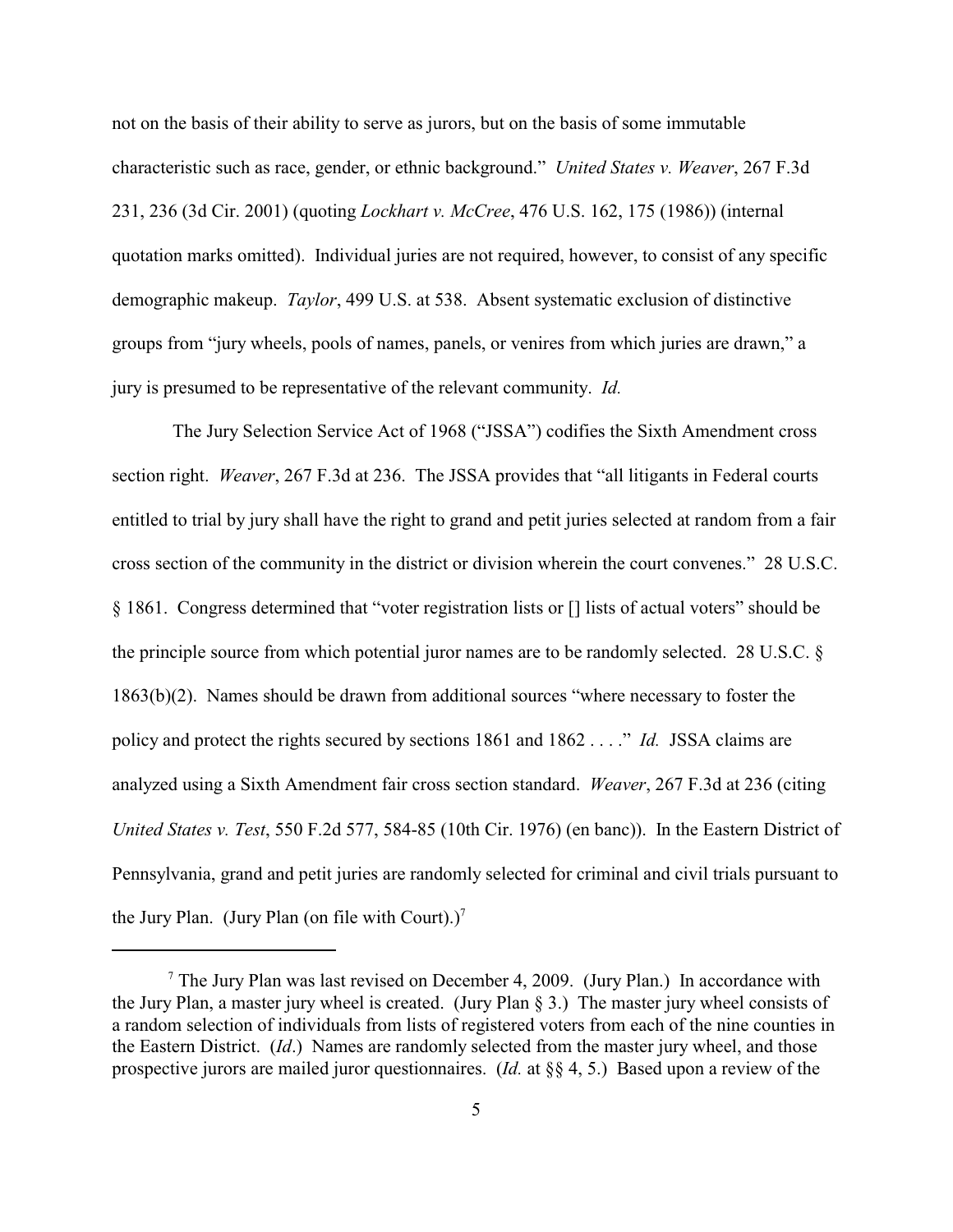In order to establish a prima facie fair cross section violation under the Sixth Amendment or the JSSA, a defendant has the burden of demonstrating:

(1) the group alleged to be excluded is a 'distinctive' group in the community; (2) the representation of this group in jury venires is not 'fair and reasonable' in relation to the number of such persons in the community; and (3) the underrepresentation is caused by the 'systematic exclusion of the group in the jury selection process.'

*Weaver*, 237 F.3d at 237 (citing *Duren v. Missouri*, 439 U.S. 357, 364 (1979)).

Defendant has failed to make a prima facie showing that the Jury Plan's system of selecting jurors from the entire Eastern District violates the fair cross section of the community requirement. We will address each of the three prongs identified in *Duren* and *Weaver*.

### **A. Cognizable Group**

A constitutionally cognizable group is one that is capable of being singled out for

discriminatory treatment. *Ramseur v. Beyer,* 983 F.2d 1215, 1230 (3d Cir. 1992). The proper

inquiry in identifying a cognizable group under the first prong of the fair cross section test is

whether "the allegedly underrepresented group [is] sufficiently numerous and distinct from others

in the population that if members of the group are systematically eliminated, the defendant's

right to a jury composed of a fair cross section of the community would be violated[.]" *Weaver*,

237 F.3d at 239-40. For purposes of a fair cross section claim, residents of a particular locale

returned juror questionnaires, a qualified jury wheel is created, which contains the names of jurors not disqualified, exempt, or excused in accordance with the Jury Plan. (*Id*. at § 7.) Prospective jurors are then randomly selected from the qualified jury wheel and summoned for jury service. (*Id*.)

Master jury wheels are repopulated every two years. In the Eastern District, there is a master jury wheel that was repopulated in 2007 (the "2007 Master Jury Wheel"), in 2009 (the "2009 Master Jury Wheel") and in 2011 (the "2011 Master Jury Wheel"). Qualified jury wheels were then created based upon each of the Master Jury Wheels (the "2007 Qualified Jury Wheel," "2009 Qualified Jury Wheel," and "2011 Qualified Jury Wheel").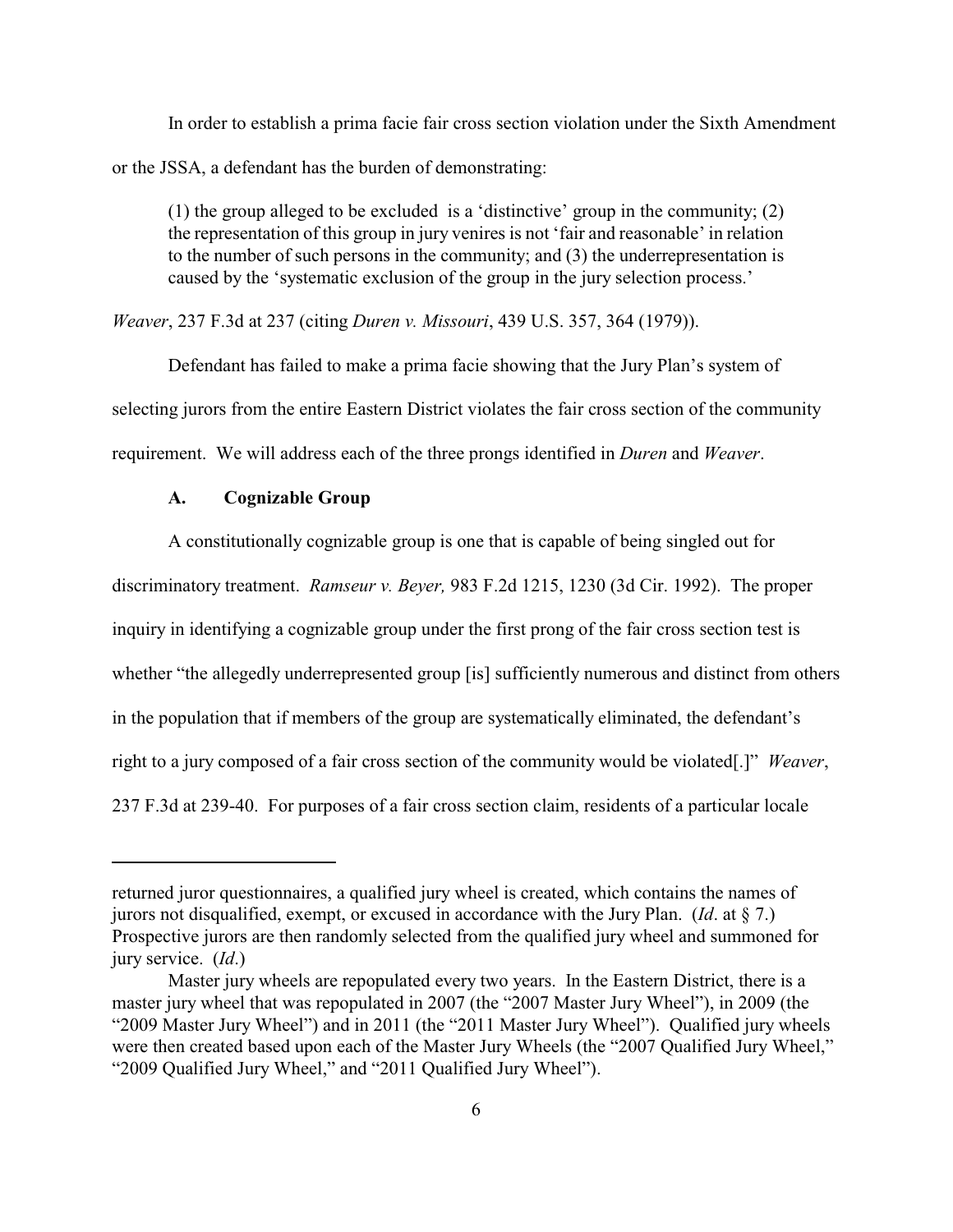may be numerous, but are not sufficiently distinct from those drawn from surrounding areas. *See United States v. Grisham*, 63 F.3d 1074, 1080 (11th Cir. 1995) (holding that "the Sixth Amendment does not entitle a federal criminal defendant to a jury summoned from a fair crosssection of the community immediately surrounding the place of the crime, but merely to a jury drawn from a fair cross-section of some previously defined geographical area within the boundaries of the judicial district in which the offense occurred").

In his Motion, Defendant has identified three groups which he believes to be underrepresented on the prospective jury panel: Philadelphians; African-Americans; and African-American Philadelphians. (Def.'s Mot. ¶¶ 11-27.) Because Defendant has not attempted to demonstrate how Philadelphians are distinct and culturally different from those residing in the other eight counties making up the Eastern District, neither Philadelphians, nor African-American Philadelphians can be held to be a cognizable group. *See Zicarelli v. Dietz*, 633 F.2d 312, 320 (3d Cir. 1980) (holding that residents of a geographic group cannot be considered a distinctive group for cross-section analysis unless the group is "profoundly culturally distinct"); *United States v. Raszkiewicz*, 169 F.3d 459, 467 (7th Cir. 1999) (finding that absent a showing that Indians residing on reservations are distinct from those living in more urban environments, they cannot be held to be a distinct and cognizable group); *United States v. Smith*, 463 F. Supp. 680, 682 (E.D. Wis. 1979) (holding that Menominee Indians residing on a reservation are not distinctly different from Menominee Indians living elsewhere in the Eastern District of Wisconsin); *see also United States v. Alanis*, 265 F.3d 576, 583 (7th Cir. 2001) (holding that underrepresentation of African-Americans and Hispanics in districtwide jury pools cannot be demonstrated by comparing the representation of the groups in the districtwide pool to the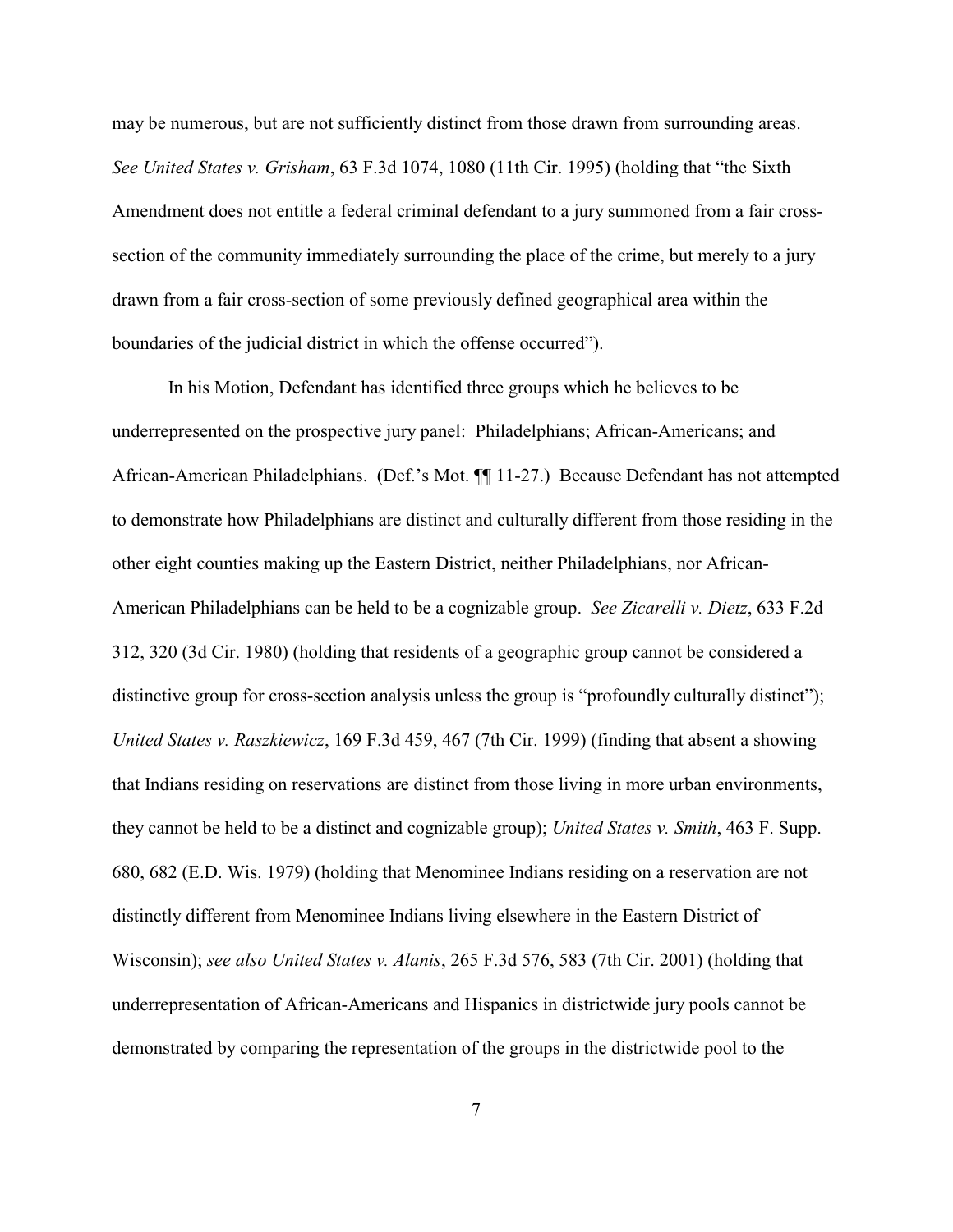representation of the groups in the general population of one county of which the district is comprised).

In contrast, African-Americans do constitute a distinct group that is distinguishable from other racial group members in the Eastern District. *See Weaver*, 267 F.3d at 240; *see also Ramseur,* 983 F.2d at 1230 ("African-Americans are unquestionably a constitutionally cognizable group."); *United States v. Hafen*, 726 F.2d 21, 23 (1st Cir. 1984) ("[T]he Supreme Court has held that blacks are a 'distinctive group' for the purposes of jury composition challenges."). Therefore, Defendant's claim as to African-Americans being a cognizable group satisfies the first prong of the fair cross section test.

#### **B. Fair and Reasonable Representation**

Determining whether a group in jury venires is represented fairly and reasonably in relation to the number of such persons in the community is a mathematical exercise that must be supported by statistical evidence. *Weaver*, 267 F.3d at 240. The defendant must first demonstrate the percentage of the community made up of the alleged underrepresented group. *Id.* Here, Defendant indicates that 16.82% of the population of the Eastern District of Pennsylvania is of African-American heritage.<sup>8</sup> The Government does not dispute this figure.

The general population figure of the alleged underrepresented group is then viewed against the representation of the group on the master jury wheel. *Weaver*, 267 F.3d at 241. Here, Defendant presents the Court with the percentage of African-Americans (9.67%) initially called

<sup>&</sup>lt;sup>8</sup> Defendant presents "total population" statistics apparently representative of census figures that were compiled by J. Howe Consulting. (Def.'s Mot. ¶¶ 16-17, Ex. 1.) These figures are of questionable utility, as no clarification is offered as to the representation of voting-eligible groups within this population.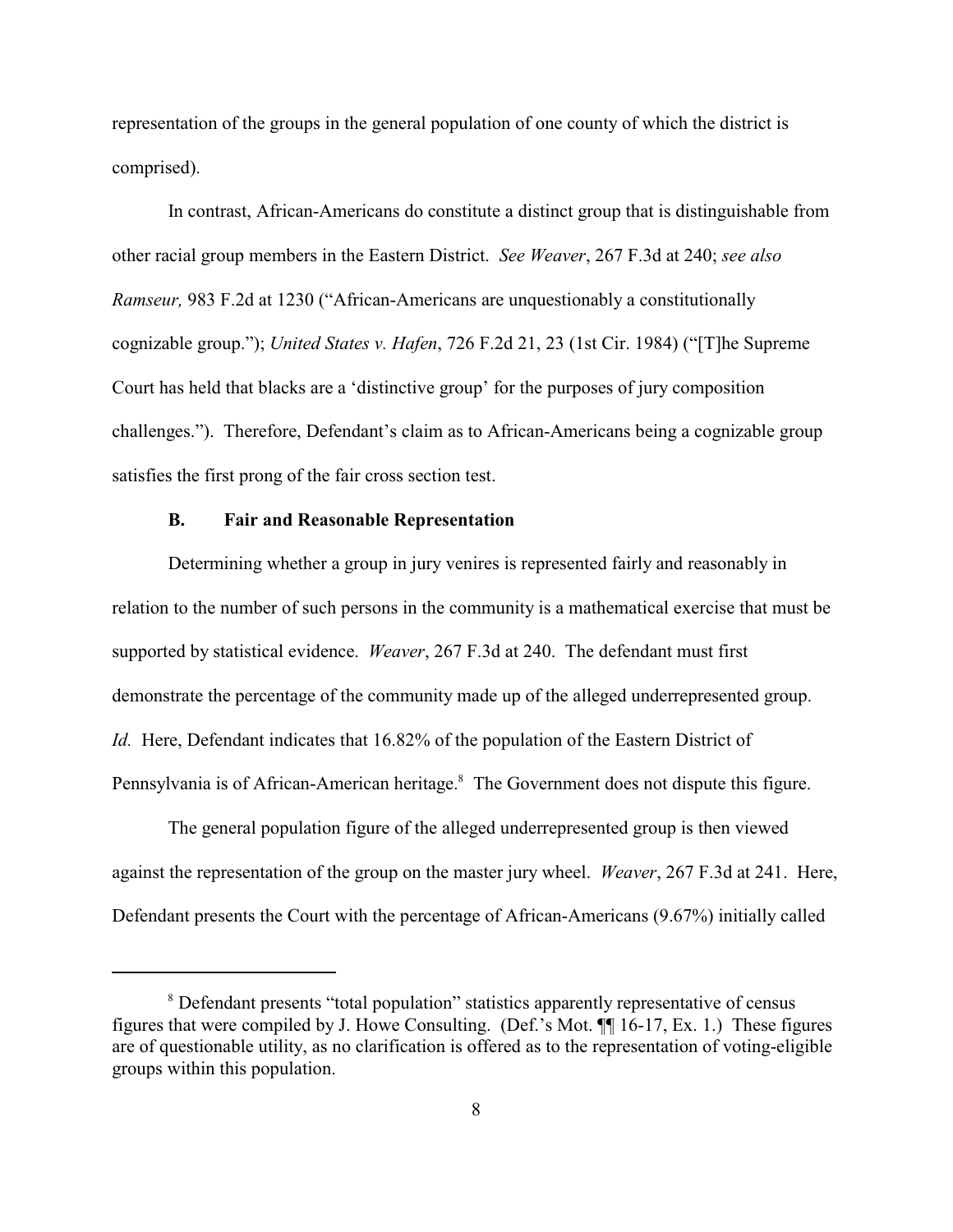as the pool of prospective jurors for his trial. $\alpha$  As will be explained below, such a figure is of little help, because a Sixth Amendment cross section claim alleges systematic exclusion of a cognizable group. *Taylor*, 499 U.S. at 538; *see also United States v. Jackman*, 46 F.3d 1240, 1246 (2d Cir. 1995) (finding that the usual method of assessing the representativeness of the system is to compare the number of minority persons in the population with those in the wheel from which trial pools are picked). Therefore, it is the master and qualified wheels from which individual jury panels are drawn that would be most demonstrative of any systemic exclusionary processes inherent in sourcing names from voter registration lists.

On the 2011 Master Jury Wheel, only 2.98% were identified as "black." However, this figure cannot point us toward any definitive findings because 61.64% were of "unknown" race. For purposes of the present analysis, the 2011 Qualified Jury Wheel provides the most utility, as it represents a random selection of all persons in the Eastern District that have returned jury questionnaires, and only 0.84% of the prospective jurors listed are of "unknown" racial origin.<sup>10</sup>

<sup>&</sup>lt;sup>9</sup> This pool represents only those prospective jurors in Panels A and B. The prospective jurors in Panels C and D, which were empaneled after the filing of this Motion, are not represented in these percentages.

<sup>&</sup>lt;sup>10</sup> The defendant in *Weaver* presented evidence based upon the master wheel for the Western District of Pennsylvania Erie Division. *Weaver*, 267 F.3d at 237. The Court in *Weaver* held that absent a blind sampling of the master wheel or a statistical impact analysis of the unreturned questionnaires sent to individuals listed on the master wheel, a finding of unfair and unreasonable representation cannot be supported by statistical evidence. *Id.* at 244. We will conduct an analysis based upon the 2011 Qualified Wheel, because it includes all jurors from the 2011 Master Wheel not disqualified, exempt, or excused, with most individuals on the Wheel identified by race.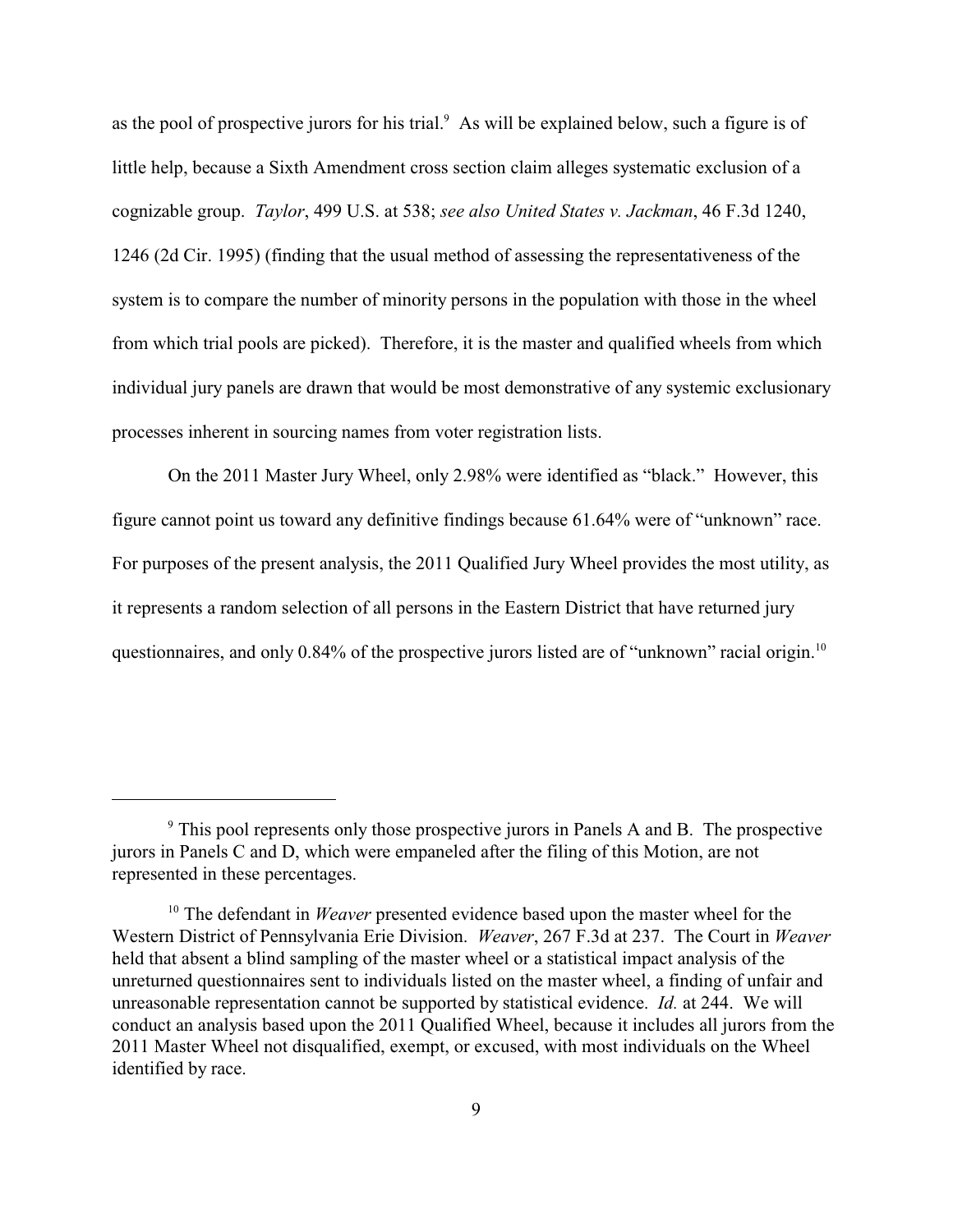Of the jurors listed on the 2011 Qualified Jury Wheel as of August 29, 2012, 8.37% identified as "black." $\frac{1}{1}$ 

We must next consider both the absolute and comparative disparities between the percentages of the alleged underrepresented group on the jury wheel and those in the general population. *Weaver*, 267 F.3d at 241 n.11. The absolute disparity is "calculated by subtracting the percentage of the group on the wheel from the percentage of the group in the relevant population . . . ." *Id.* at 238. Comparative disparity is derived by "dividing the absolute disparity by the percentage of the population that a particular group comprises . . . ." *Id.* Both methods have their share of critics, and the Third Circuit has endorsed looking at the figures from both methods to make a well-informed decision. *Id.* at 242-43.<sup>12</sup> Here, using Defendant's census

 $<sup>11</sup>$  The number of jurors on the qualified jury wheel will fluctuate during its effective</sup> period. The qualified wheel is reduced when potential jurors are drawn for service, and is continually repopulated with jurors who were drawn for service, but not utilized.

 $12$  Though absolute disparity is the preferred method of analysis, when working with small populations, complete exclusion of a particular group on a jury wheel will result in a minimal disparity figure. *Weaver*, 267 F.3d at 242. On the other hand, comparative disparity figures can grossly exaggerate proportional representation when working with minority populations. *Id.*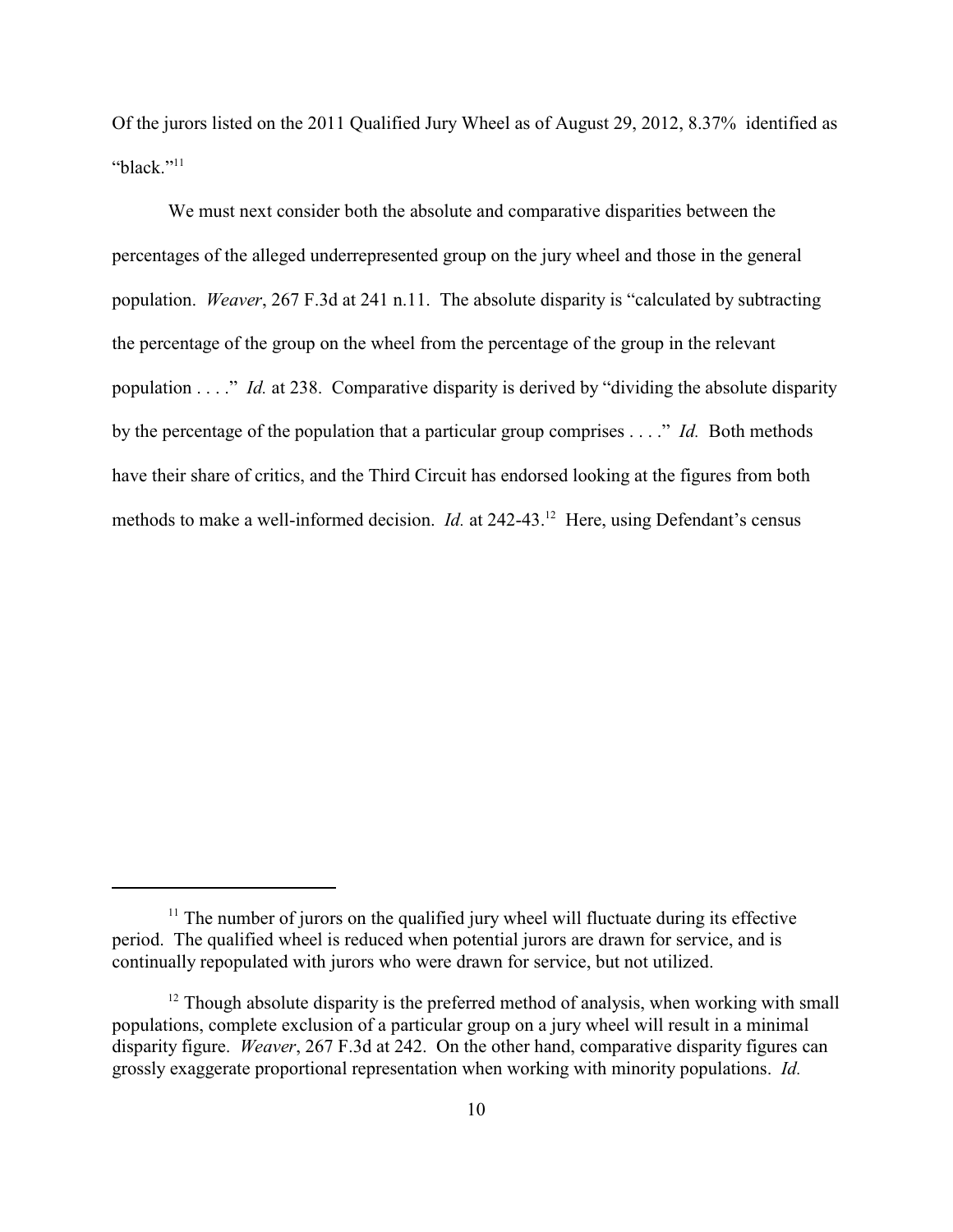figures viewed against percentages obtained from the 2011 qualified jury wheel, the absolute disparity of African-Americans is 8.45%, with a comparative disparity of 50.23%.<sup>13 14</sup>

The absolute disparity for African-Americans is below that which has already been found insufficient to establish unfair and unreasonable representation. *See Ramseur,* 983 F.2d at 1232- 34 (holding that 14.1% absolute disparity to be of "borderline significance" and an "insufficient" figure to meet a Sixth Amendment standard); *see also Grisham*, 63 F.3d at 1078-79 (holding that any absolute disparity below 10% to be fair and reasonable); *United States v. Maskeny*, 609 F.2d 183, 190 (5th Cir. 1980) (supporting a finding that "underrepresentation by as much as ten percent did not show purposeful discrimination based on race").

Looking next at the comparative disparity figure, we find that 50.23%, while higher than the absolute disparity figure, adds little support to a finding of unfair and unreasonable representation. Where a distinct group comprises a small percentage of the population, larger comparative disparity figures are of minimal relevance. *See Weaver*, 267 F.3d at 243 (holding that where Hispanics comprise 0.97% of the population, a comparative disparity of 72.98% is of "questionable probative value"); *United States v. Shinault*, 147 F.3d 1266, 1273 (10th Cir. 1998)

| Percentage of<br>African-Americans in<br>Eastern District | Percentage of<br>African-Americans in<br>2011 Qualified<br>Wheel | <b>Absolute Disparity</b><br>Calculation | Comparative<br><b>Disparity Calculation</b> |
|-----------------------------------------------------------|------------------------------------------------------------------|------------------------------------------|---------------------------------------------|
| $16.82\%$                                                 | 8.37%                                                            | $16.82\% - 8.37\% =$<br>8.45%            | $8.45\% \div 16.82\% =$<br>50.23%           |

 $13$  The chart represents the statistics before us:

 $14$  Utilizing the panel chosen for this trial in place of the qualified wheel, as Defendant has suggested, yields an absolute disparity of 7.15% and a comparative disparity of 42.5%.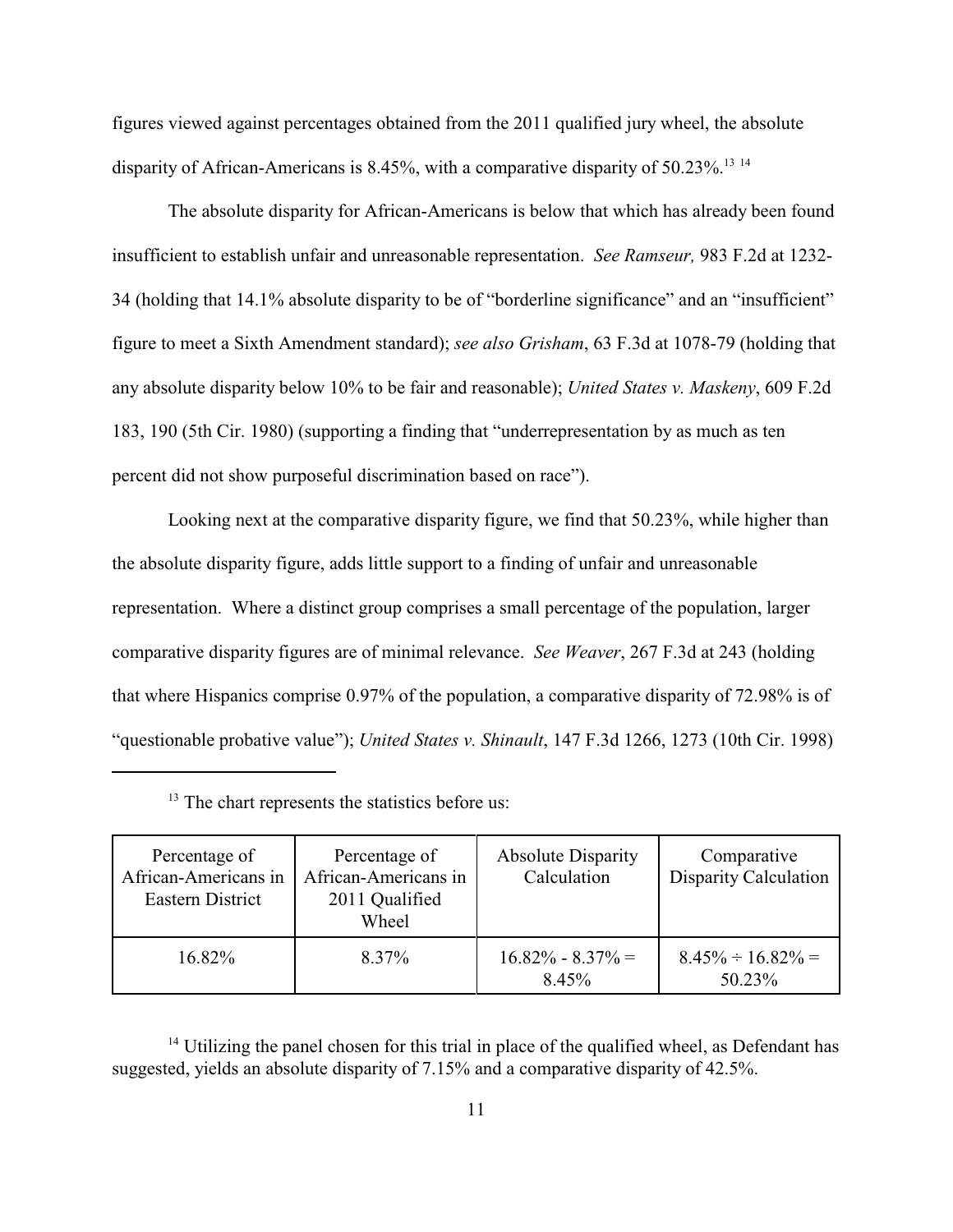(reasoning that 50.9% comparative disparity to be "not surprising" when African-Americans made up 5.11% of the population); *United States v. Clifford*, 640 F.2d 150, 155 (8th Cir. 1981) (concluding that a 46% comparative disparity was insufficient to make out a fair cross section claim when Indians comprised only 15.6% of the population). While the 16.82% African-American population here is greater than the distinct groups discussed in the cited authorities, the proportions of relative group size and comparative disparity found here do not establish that African-Americans are unreasonably represented on the 2011 Qualified Jury Wheel. *Cf. Duren v. Missouri*, 439 U.S. at 667 (fair cross section requirement violated where comparative disparity of women summoned was 51% when the group comprised 54% of the population); *LaRoche v. Perrin*, 718 F.2d 500, 502–03 (1st Cir.1983) (prima facie violation established where comparative disparity was "some 70%" and group comprised 38.4% of the population), overruled on other grounds by *Barber v. Ponte*, 772 F.2d 982 (1st Cir.1985). Where the alleged underrepresented group is relatively small, and where absolute disparity does not raise any significant Sixth Amendment concerns, we find that a comparative disparity analysis adds little support to an unfair and unreasonable representation claim. *See United States v. Royal*, 7 F. Supp. 2d 96, 106 (D. Mass. 1998), *aff'd*, 174 F.3d 1 (1st Cir. 1999) (holding that if the jurisdiction were to adopt a comparative disparity analysis, a 60.9% figure would likely not rise to the level of a Constitutional violation where the absolute disparity is sufficiently low). Therefore, Defendant has failed to meet the second element of a prima facie fair cross section violation claim.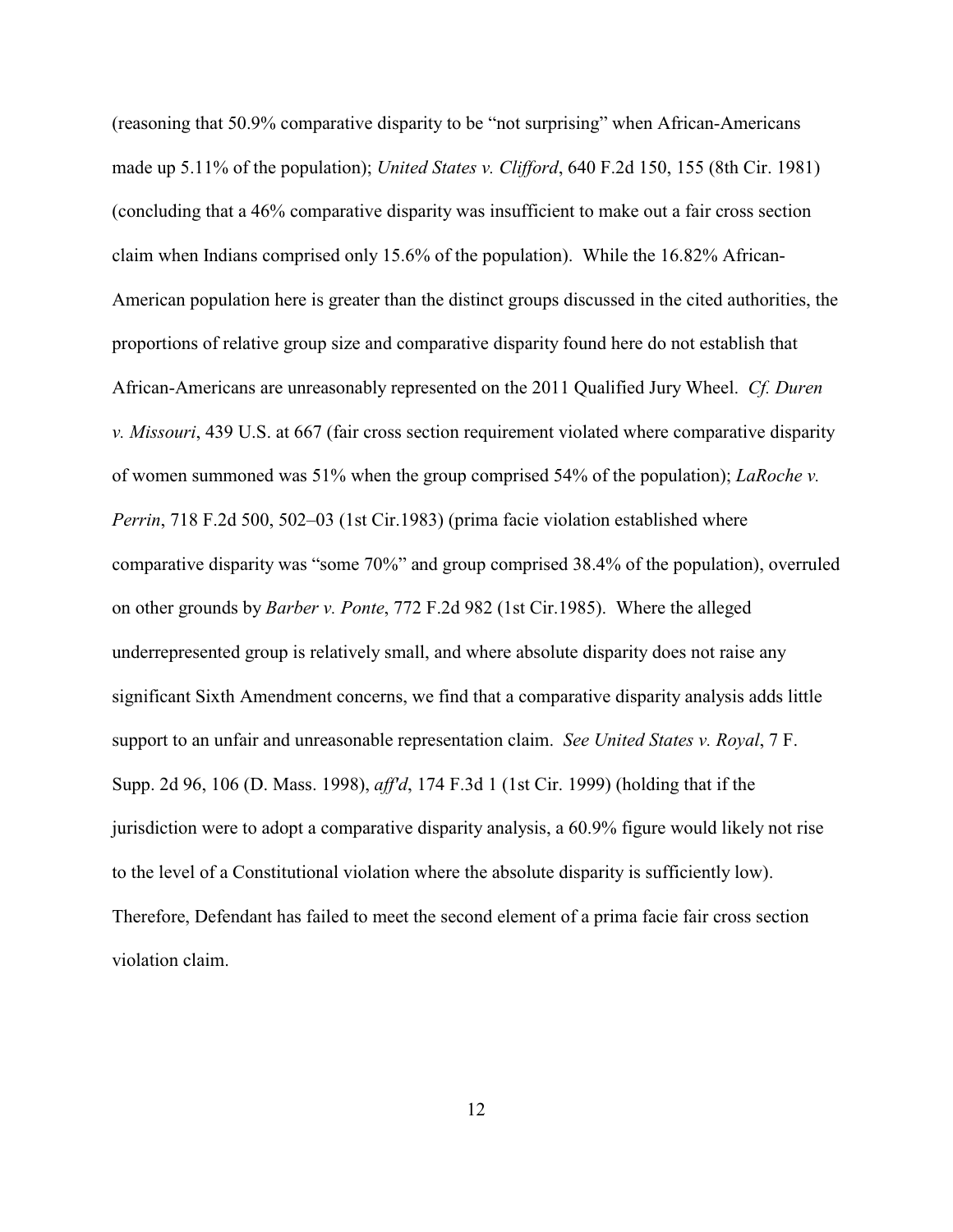## **C. Systematic Exclusion**

While we need not reach the third prong, we note that Defendant has not met his burden in establishing an underrepresentation of the cognizable group that is "due to a systematic exclusion in the jury selection process." *Weaver*, 267 F.3d at 244. A defendant must demonstrate that the alleged underrepresentation stems from more than exclusive reliance on voter registration lists where a cognizable group has "freely excluded itself quite apart from the system itself . . . ." *Id.* Though Defendant asserts that relying solely on voter registration rolls to identify prospective jurors is "*de facto* discrimination," (Def.'s Mot. ¶ 32), he has not attempted to establish that anything in the system has prevented African-Americans from participating in the voting process.

We note that under some circumstances a systematic exclusion can be sufficiently demonstrated where the "use of voter registration lists over time did have the effect of sizeably underrepresenting a particular class or group on the jury venire . . . ." *Weaver*, 267 F.3d at 244- 45. Here, however, Defendant has made no such representation. Accordingly, Defendant's claim that the jury selection process for the Eastern District of Pennsylvania violates his Sixth Amendment rights must be rejected. *See Savage v. United States*, 547 F.2d 212, 215-16 (3d Cir. 1976) (holding that the petitioner's constitutional and statutory rights were not violated by the Jury Plan for the Eastern District of Pennsylvania).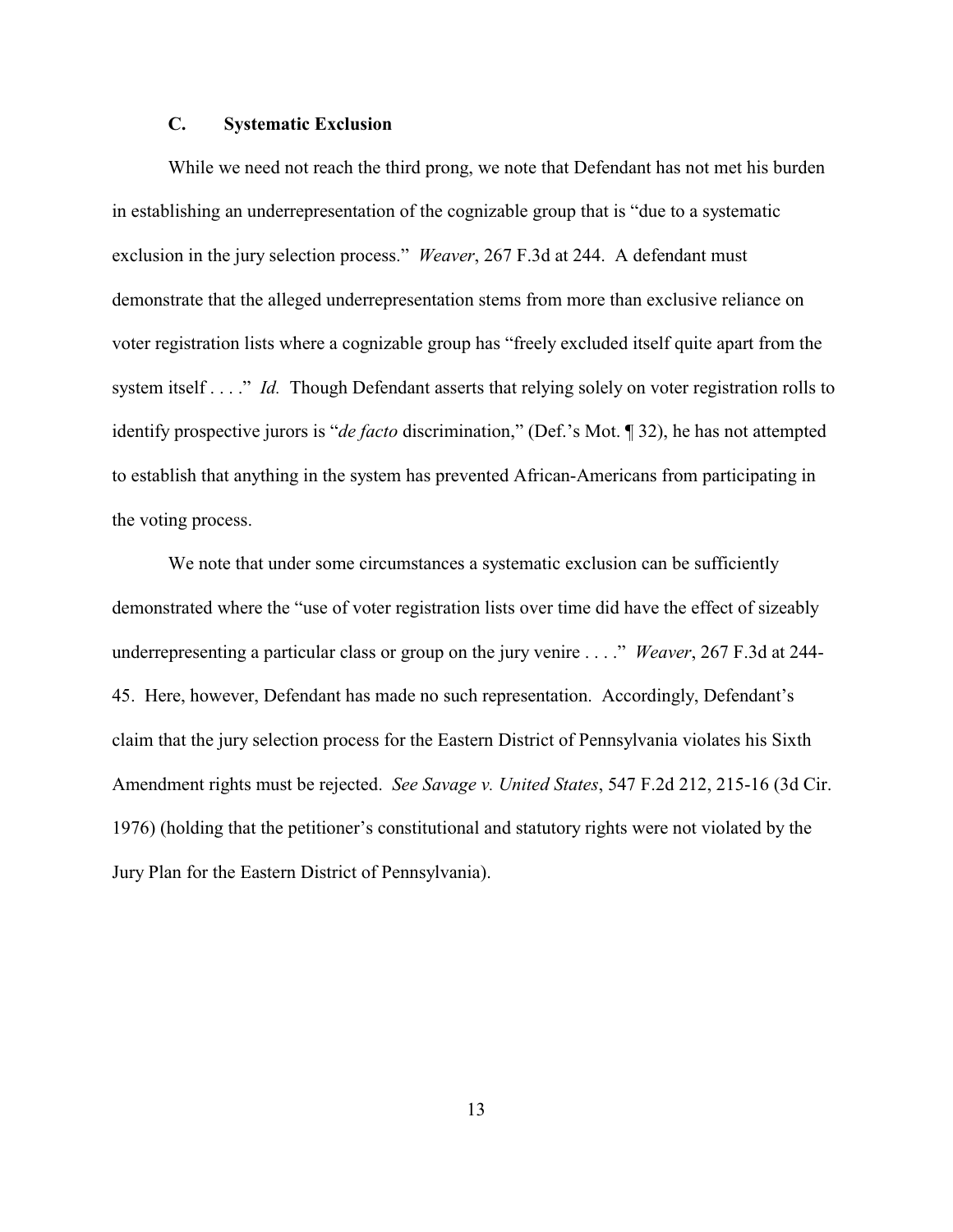# **III. CONCLUSION**

For the foregoing reasons, Defendant Steven Northington's Motion to Increase Pool of

Prospective Jurors and to Strike the Current Jury Panel will be denied.

An appropriate Order will follow.

# **BY THE COURT:**

*/s/R. Barclay Surrick* **U.S. District Judge**